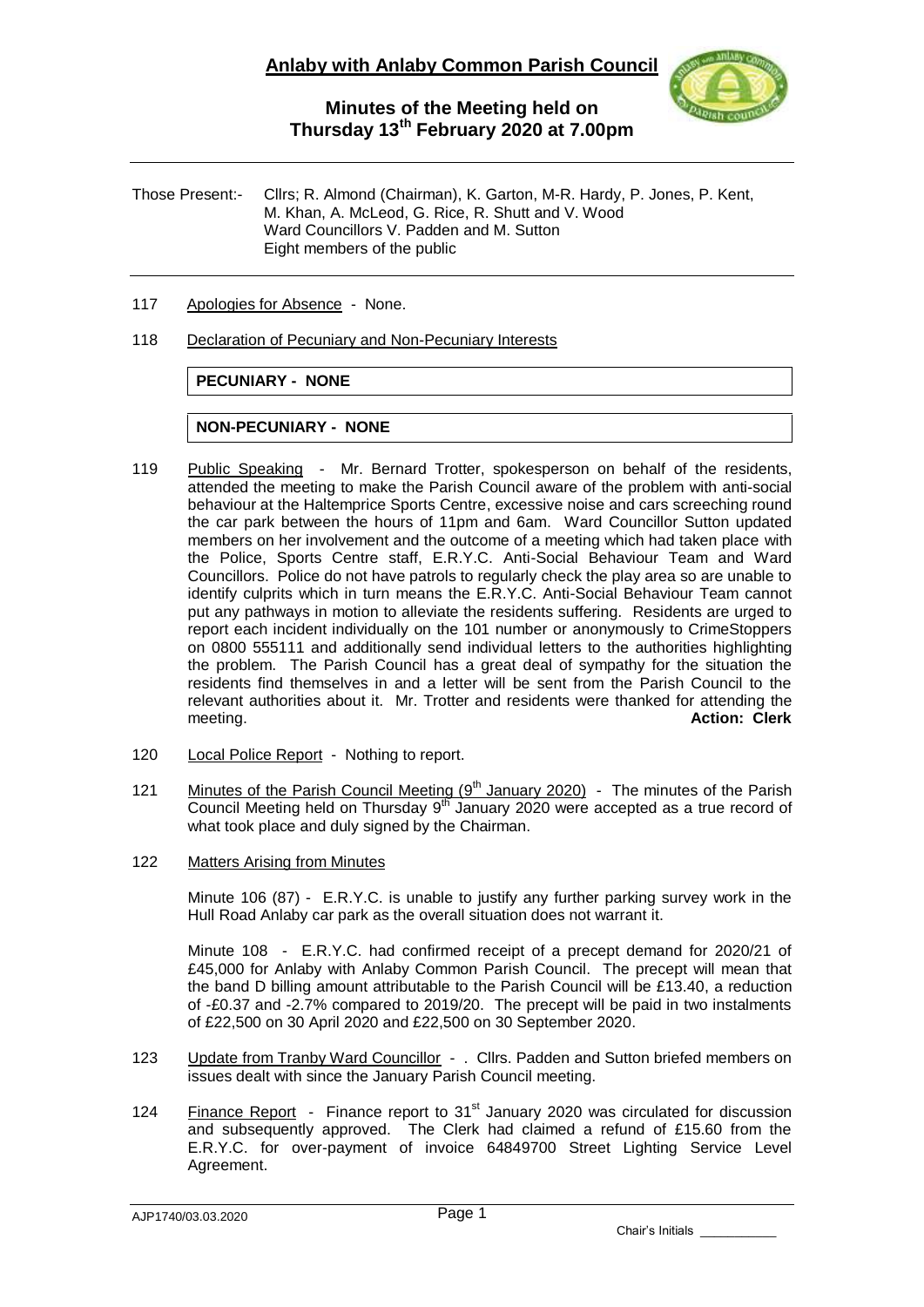

Christmas Costings etc. - The Clerk explained the spend associated with Christmas events and festive lighting costs.

Costings for new posts at garden entrance, Anlaby House Grounds - Cllr. Shutt to obtain quote for next meeting. **Action: RS**

### 125 Parish Council Cheques & Standing Orders - The following cheques were approved:-

| <b>CHEQUE</b><br>NO.                           | <b>DETAILS</b>                                                         | <b>AMOUNT</b> | <b>VAT</b><br><b>AMOUNT</b> |
|------------------------------------------------|------------------------------------------------------------------------|---------------|-----------------------------|
| <b>FEBRUARY 2020</b>                           |                                                                        |               |                             |
| 011787                                         | Mrs. A. Pickering (Pay/Petrol/Expenses/Home)<br>Working)               | £912.49       | Nil                         |
| 011788                                         | Lighting & Signs Limited (Removal of Festive<br>Lighting)              | £1396.80      | £232.80                     |
| 011789                                         | Cllr. V. Wood (Fuel Allowance - Collection of<br>Paperwork from Clerk) | £7.60         | Nil                         |
| 011790                                         | Cllr. P. Jones (Fuel Allowance - ERYC Dog<br>Warden Meeting)           | £3.40         | Nil                         |
| <b>PAYMENTS BY STANDING ORDER/DIRECT DEBIT</b> |                                                                        |               |                             |
| 14.02.20                                       | East Riding Pension Fund - Contribution<br>Employer/Employee           | £274.88       | Nil                         |

- 126 Recommendations by the Parish Council to the East Riding of Yorkshire Council on Planning Applications
	- FULL PLANNING PERMISSION Erection of conservatory to side 98 Grimston Road, Anlaby – **No observations.**
	- $\triangleright$  FULL PLANNING PERMISSION Erection of first floor extension over existing garage, single storey extension to front, conversion of existing garage to additional living accommodation, erection of a first floor extension to rear and erection of a 1.7m and 1.2m high wall with entrance gates - 253 Beverley Road, Anlaby – **The Parish Council has concerns about the height of the wall.**
	- $\triangleright$  STRATEGIC VARIATION OF CONDITION(S) Removal of Condition 6 (groundwater protection) and variation of the wording for Condition 14 (Construction Environmental Management Plan) and Condition 15 (foul and surface water drainage) of planning permission 17/01465/STVAR - Variation of Condition 22 (prior to occupation of dwelling condition) of planning permission 16/04252/REG4 (Outline - Residential development following demolition of existing School) to specify restriction to dwellings on former school playing fields only rather than all dwellings built under the approval – Site Of Wolfreton School And Sixth Form College, 83 South Ella Way, Kirk Ella – **No comment.**
	- $\triangleright$  FULL PLANNING PERMISSION Siting of a lodge to be used as a separate annex with associated parking – Land East Of 196 Beverley Road, Hessle – **No comment.**

Update on Completion of Lowfield Road Development - The planning application had been approved with restrictions on working hours, entering/exiting site etc.

#### 127 Update from Working Groups

a) Community Events

Christmas Activities for 2020 - It was agreed that two events will take place again this year.

Chair's Initials \_\_\_\_\_\_\_\_\_\_\_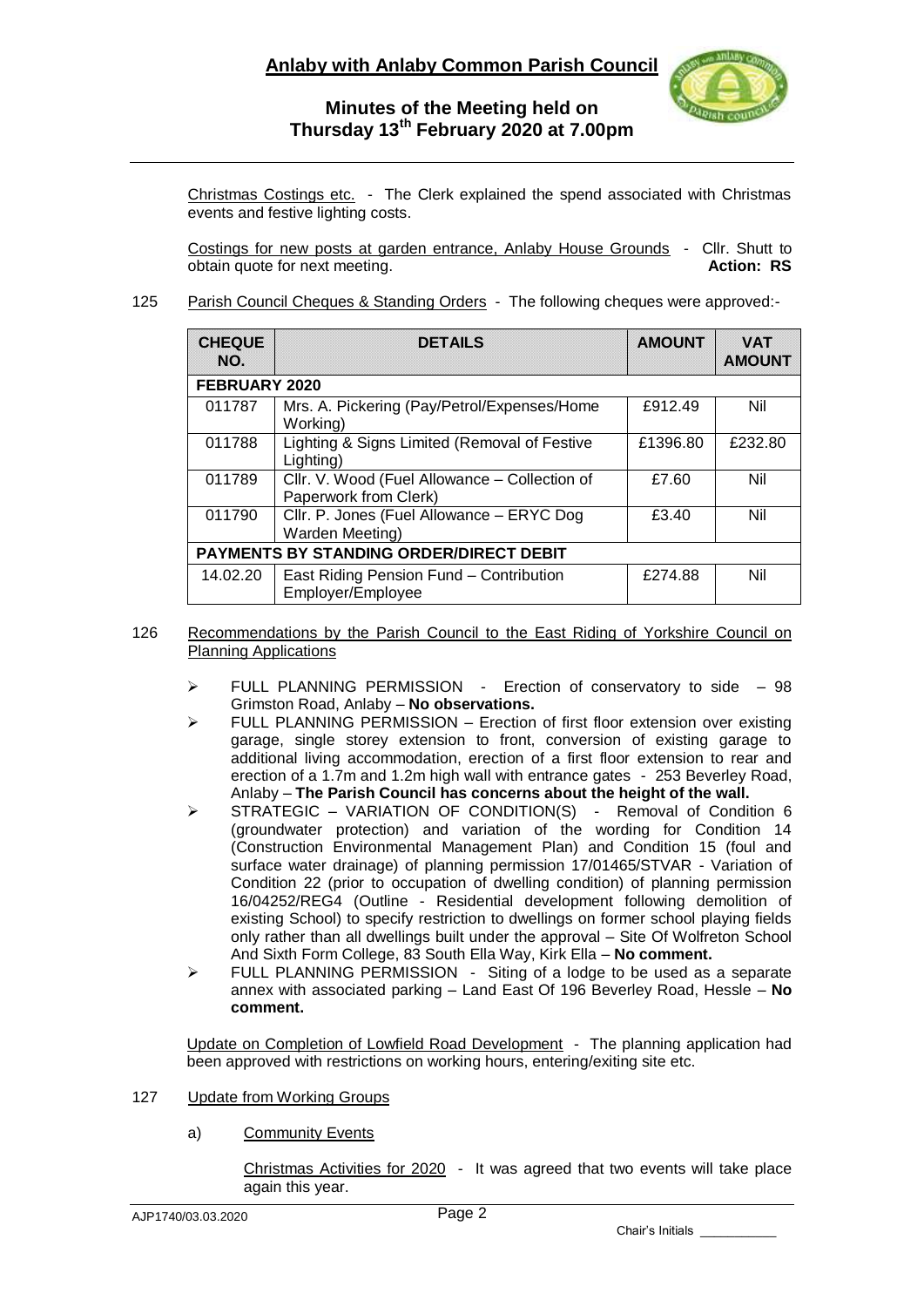

Members were asked to consider a suitable date for 2020, either Saturday  $28<sup>th</sup>$ November or Friday  $4<sup>th</sup>$  December. Cllr. Khan to check availability with participating schools, groups etc. **Action: MK Action: MK** 

Men in Sheds - Committee members had been elected. Charitable status application ongoing. It is hoped that the Anlaby Community Care Centre will be a suitable venue for Men in Sheds. Next meeting scheduled for Monday 9<sup>th</sup> March at The Red Lion, Anlaby.

Anlaby in Bloom - Clerk to investigate costings for supply and watering of planters on railings in Anlaby and Anlaby Common. **Action: Clerk**

Update on Anlaby Community Care Centre - The Clerk informed members that Tracey Clark, will leave the Anlaby Community Care Association by the end of February. All responsibility will then be handed over to the Charity Committee members. The Clerk was asked to send flowers from the Parish Council thanking Tracey for her support over the years. **Action: Clerk**

b) Environment

Anlaby Common - Large amounts of standing water present. Dog walkers had been seen.

Tree Plant First Lane, Anlaby - No further action.

Occurrences of horse manure on public footpaths at Anlaby Common - Cllr. Wood reported a problem with large amounts of horse manure on the public footpaths, Cllr. Wood to contact the Animal Warden Service on 01482 393939. **Action: VW**

c) Safety, Street Scene and Facilities

Provision of Defibrillator(s) - The Clerk had been in contact with Defib Store Ltd of Buxton who had supplied Hessle Town Council with their defibrillator. Cllr. Garton to carry out a survey of the area to establish the number of existing defibrillators and locations. **Action: KG**

d) Communication

Delivery of the Newsletters (November 2019) - The Clerk provided members with the delivery dates of the November newsletter. Agreed no further action.

e) Administration - Cllr. Hardy was given authority to carry out the Clerk's appraisal.

Parish Councillor Vacancy/Candidate - Closing date for electors to request an election is  $13<sup>th</sup>$  February 2020. One resident had expressed an interest in becoming a Parish Councillor.

Parish Tour for Councillors date and time - Defer to future meeting.

128 East Riding of Yorkshire Issues

Dog Warden Meeting  $29<sup>th</sup>$  January 2020 - A number of Councillors had attended the training session with the E.R.Y.C. Dog Warden. Dog fouling can be reported anonymously to the E.R.Y.C.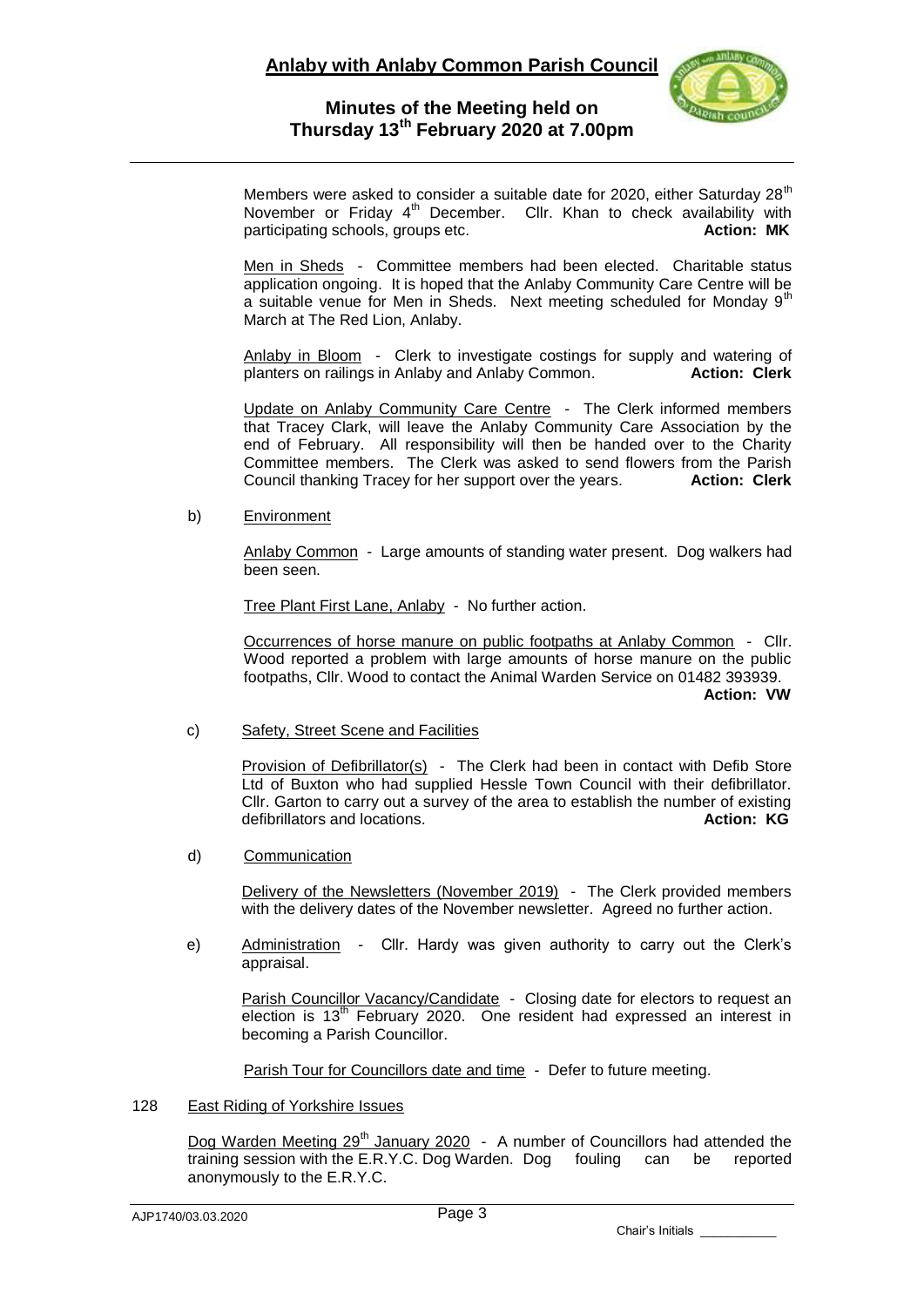

A quantity of dog fouling leaflets had been ordered at a cost of £10 for 250, for delivery by Cllr. Garton. **Action: KG**

Fly Tipping (disposal of waste), residents are reminded that it is their responsibility to check workmen have a valid Waste Carriers Licence when removing and disposing of waste on their behalf.

Commuted Sums Meeting  $10^{th}$  February 2020 - Cllrs. Hardy and Wood had attended a meeting with E.R.Y.C. Officers about combining commuted sums from Hessle, Anlaby, Cottingham, Kirk Ella and Willerby which can be used to give financial help for projects in the area, primarily green fields/sporting activities.

- 129 General Correspondence
	- Bank Statement 90 & 91
	- Email re. Green Belt
	- East Yorkshire Local Councils Network Minutes from Meeting 23rd October 2019
	- Copy letter re. Caravan parked outside property
	- Copy email re. Saffrondale garages
	- ❖ Details of Bus Service Changes EYMS<br>❖ Letter re. E.R.Y.C. Policy on Litter Colle
	- Letter re. E.R.Y.C. Policy on Litter Collection
	- ❖ Don't get caught out!<br>❖ Who's Eveing Un You
	- Who's Eyeing Up Your House?

Notices of recent Planning Decisions made by the East Riding of Yorkshire Council

- Erection of extensions to front and rear, chimney to side and alterations to increase roof height with construction of dormer windows in roof at front and rear – 62 Woodland Drive, Anlaby – GRANTED
- OUTLINE Erection of Residential Development (up to 55 dwellings) (Access to be considered) – Land East Of 32 Onslow Street, Anlaby – GRANTED
- Erection of a single storey extension to existing classroom following removal of existing canopy structure – Springhead Primary School, Forty Steps, Anlaby – GRANTED
- Construction of a dormer window to rear and installation of roof-lights to front 196 Beverley Road, Hessle – GRANTED
- Erection of single storey extension and installation of roof lights to rear 20 Beech Lawn, Anlaby – GRANTED
- Variation of Condition 15 (Approved Plans) of planning permission 19/01501/PLF Erection of a single storey building to provide a specialist care home with 26 beds in connection with existing care home – St Marys Care Centre, Beverley Road, Anlaby – GRANTED
- Erection of a single storey extension to rear Glenholme, 42 Tranby Lane, Anlaby – APPROVED
- Erection of a single storey extension to rear 10 Voases Lane, Anlaby APPROVED

Email re. Poor Lighting Anlaby - A request for additional lighting in the vicinity of the cash machine, Wilson Street car park had been received. Clerk to obtain current price from E.R.Y.C. to supply and fit. Chairman to view the site for suitability and report back his findings. **Action: RA/Clerk**

Letter re. Proposed A15 Upgrade (M180 – A46 Section) - The Chairman had drafted a letter to David Davis MP about a campaign to upgrade the section of the A15 from the M180 to the A46 to dual carriageway status. Members gave approval for the letter to be sent.

Chair's Initials \_